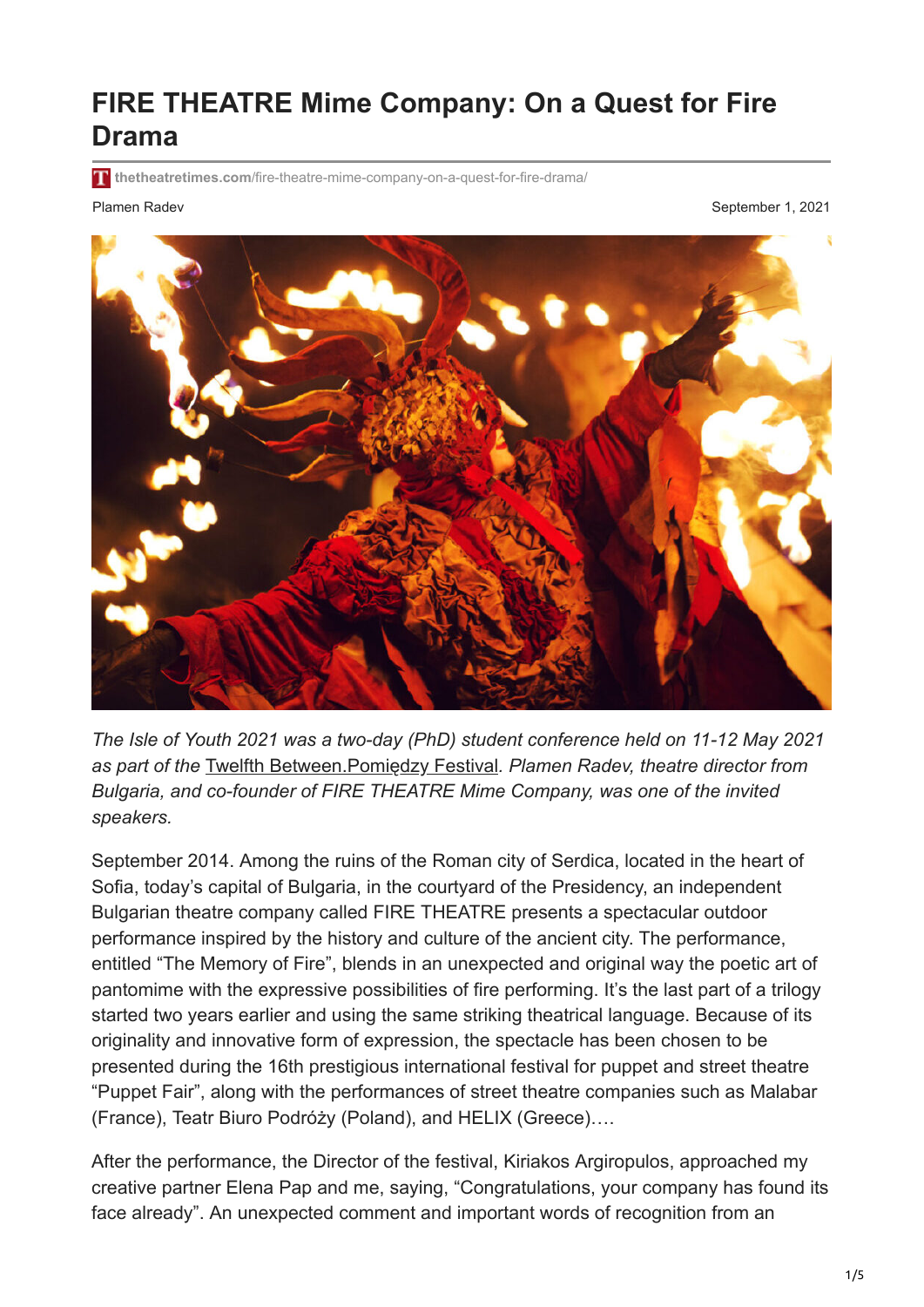experienced theatre specialist, which marked an important milestone in the theatrical adventure of our lives.

Our "quest" started in 2006 – twelve years after the actual birth of our company, which is amongst the first Bulgarian independent theatre collectives, created in the early years after the fall of the communist regime (1994). In the beginning, we based our theatrical work on the language of Mimedrama – looking for the inner fire, speaking through the poetry of Mime art about the life and path of the human spirit. Involving living fire in our performances was a natural step for us – being artists who had named their company after this powerful element and who were "burning" for the theater (and still do – even after almost 30 years of work). This decision corresponded to our desire to use in our performances as many natural elements, energies, and means of expression as possible (in this respect, we are ardent admirers of Edward Gordon Craig). It was also very much in line with our creative credo, expressed in the company's motto: *"When it's so dark around, let's think about the Light"* (advice that the great Russian artist, theosophist, and traveler Nikolai Roerich addressed to humanity at the dawn of the last century). This led us to create a new original type of theatre. We named it **FIRE DRAMA.**

We define FIRE DRAMA (FD) as:

## **A complex form of outdoor theatre, where two basic elements coexist and interact in symbiosis: DRAMA and FIRE.**

It is based on a synthesis of and dynamic balance between the Drama (the dramatic action, performed through the interactions between the actors, as well as between them and the environment and the audience) and the Fire – in their inner strength, semantics and impact.

For us, doing **DRAMA** means to express in an active, visual, and impactful way the inner life of the human



FIRE THEATRE's *Ignis*, 2012-2013.

spirit. It is an Art of making the invisible visible through Action. The content, the meaning, and the message of the performance are very important. In FD we are looking for the intangible, universal level of experience.

As in pantomime, the expressive, "speaking" human body is the MAIN INSTRUMENT for conducting the content and actions in FD. The Actor freely, competently, and legibly expresses his/her inner feelings, experiences, thoughts, and emotions through his/her body (movements, energy, actions) and presence. Those acts of expression of the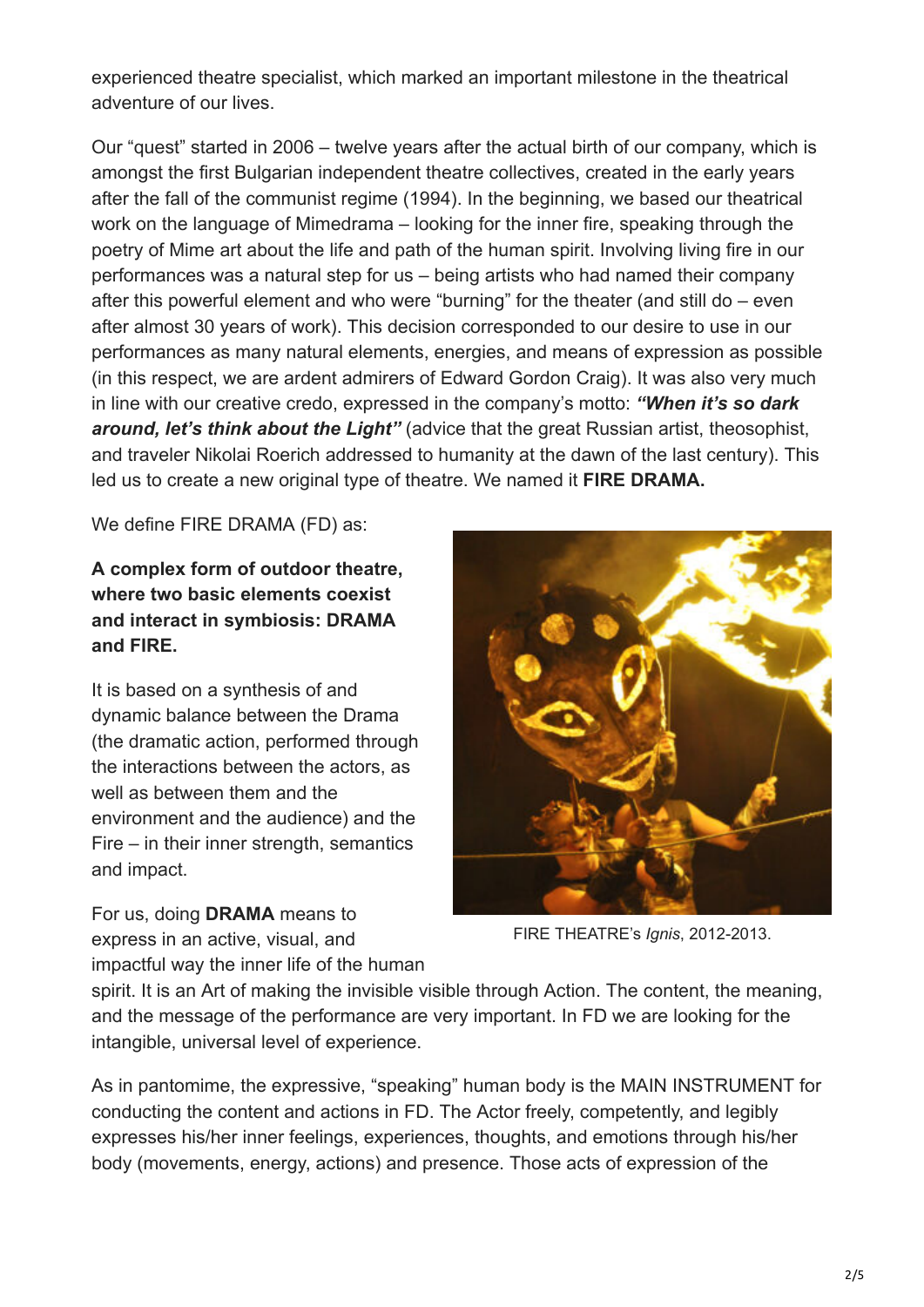content take place through embodiment/personification – a dramatic and aesthetic experience leading both the Actors and the Spectators to catharsis. The DRAMATIC ACTION follows its inner life and logic, its DYNAMICS and DEVELOPMENT.

On the other hand, working with **FIRE**, the actor has to bear in mind that he/she is ALIVE, POWERFUL, AND INDEPENDENT. Fire has its own energy and time characteristics. Fire can be influenced by many factors: wind, humidity, air temperature, the materials that create conditions for burning and provide fuel, etc.

- Fire is a carrier and source of LIGHT. In its visible dimension, light is in linear interaction with objects and space and has time characteristics (connected with the duration of the life of any concrete fire). This aspect of fire is very important for FD, because Light divides the space into visible (illuminated) and invisible (unlit, dark) zones. The presence of light creates shadows, sparks, reflections, glare etc. that can be consciously used on the stage underlining the meaning of the action. Changing the position of the fire and its light, we change the "active" space, set borders, etc. Out of the light, the action becomes invisible. In FIRE THEATRE we use on the stage only the natural light of Fire, never mixing it with artificial light from electrical sources. LIGHT attracts the attention and creates a focus (circle) of enlightenment (illumination) and visibility. This circle has its own focal (concentration) point, brightness, size, colour, power of attraction, etc. Contemplation of the light of fire brings a strong aesthetic element. The moving fire remains a visible "trace", a pattern of movement, and creates dynamic pictures. Fire light sources – static or in motion – can be combined into light-emitting images and shapes.
- Burning causes high temperatures. So HEAT is another important feature of Fire. Heat is associated (consciously or subconsciously) by us humans with pathos, feelings, emotional and energy level, and power. In FIRE DRAMA this applies to the actor, to the action, to the dynamics, to the content.

On the other hand, intense heat can be really dangerous (for the actors, for the audience, and for any flammable items around it) and must be controlled/mastered by the fire performers.

Working on synthesis i.e. on balance, in FD means, in practice, to work with Light (focus), with Heat, and with Duration:

- **WORKING WITH THE LIGHT**: We need to match the focus of attention to theatrical action and to the Actors – to the focus on the Light emitted by the Fire burning on the stage in that particular moment
- **WORKING WITH THE HEAT**: We need to pair together and synchronize the "heat" (the energy) of the Actor and action with that of the Fire burning in the same moment.
- **WORKING WITH THE DURATION**: During any particular part of the performance, there has to be a concordance between the length of the action undertaken by the Actor and the duration of the life of the Fire.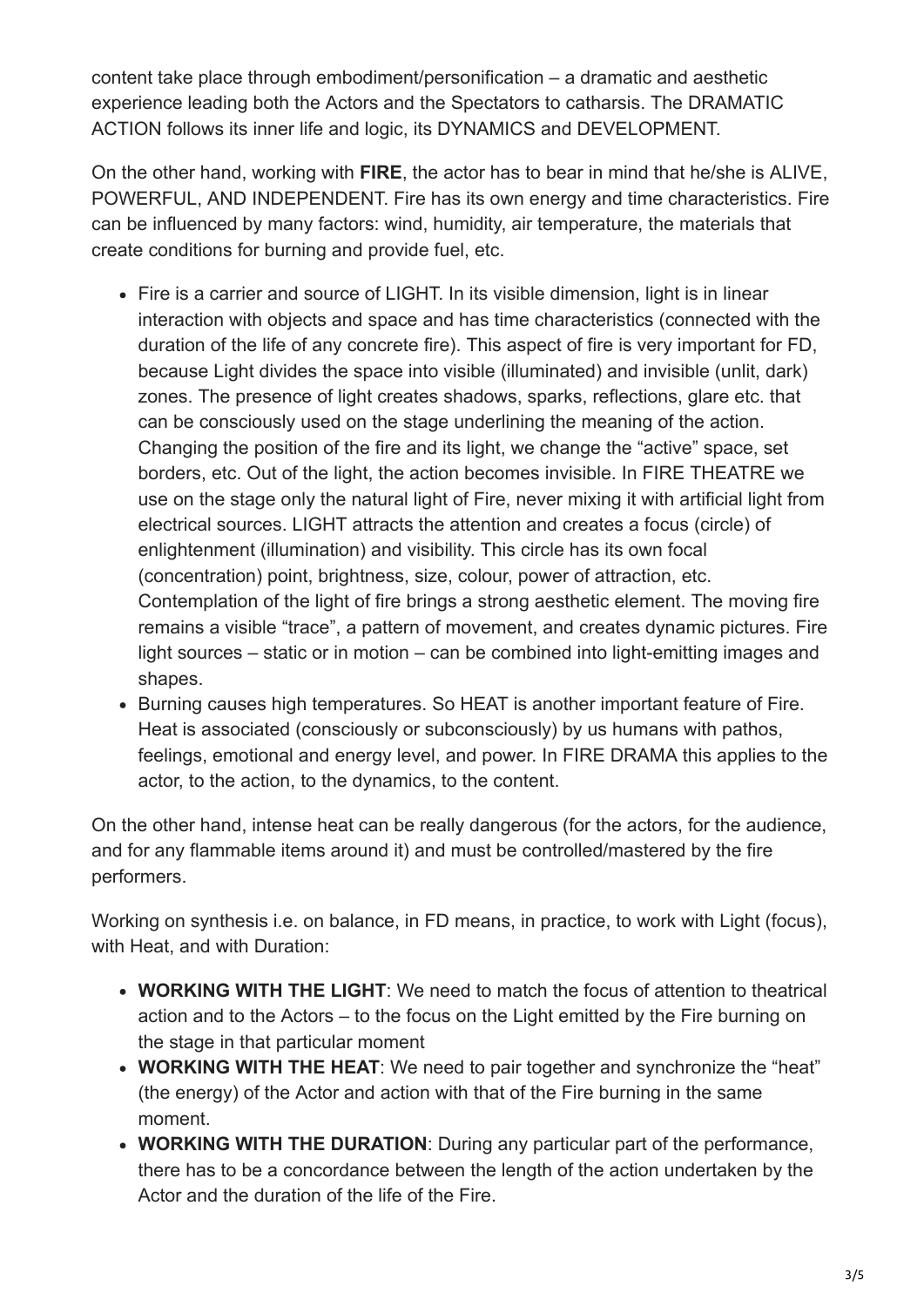

FIRE THEATRE's *Sophia Luminosa*, 2017.

During a FD performance, the Fire may be leading in some moments while in another the Drama can prevail, or they can be also synchronous, symmetrical. What is important is the total balance of the Drama and Fire in the whole performance.

While working on the performance, the creators have to think about both its static and its dynamic aspect (picture – process). **The moments of complete synthesis are the moments of a "merging" of Fire and Drama – creating a joint/mutual construction of theatrical content – symbiosis and partnership in building the theatrical message in vision, images, and characters, in dramatic action, tempo-rhythm, in the presence of Fire and Actor.**

These are, in general, the basics of our work in the field of FD. We still have a lot to discover and learn. Each of our performances necessarily steps into new and so far unexplored territories related to the use of fire in a theatrical context – **so an important part of our work is a laboratory, related to research, trials, and experiments.**

So far, we have created nine large-scale fire drama performances, mostly with an international team of actors, musicians, performers, and designers, as well as FD miniatures, one-off events, fire happenings, etc. Our FD spectacles have been presented at theatre and cultural festivals in Romania, Serbia, France, and India, as well as at all major international theatre festivals in Bulgaria. Our one-off performance (made especially for the occasion, in cooperation with another popular Bulgarian collective that works with fire) was one of the highlights during the Opening weekend of the Programme of Plovdiv – the European capital of culture in 2019. It was applauded by over 5,000 people. Amongst the FD performances created by us we would like to mention: *IGNIS: The Revival of Sofia*, *The Memory of Fire* (already mentioned above), as well as our newest project – *Metamorphoses* based on the popular poem by the Roman poet Ovid.